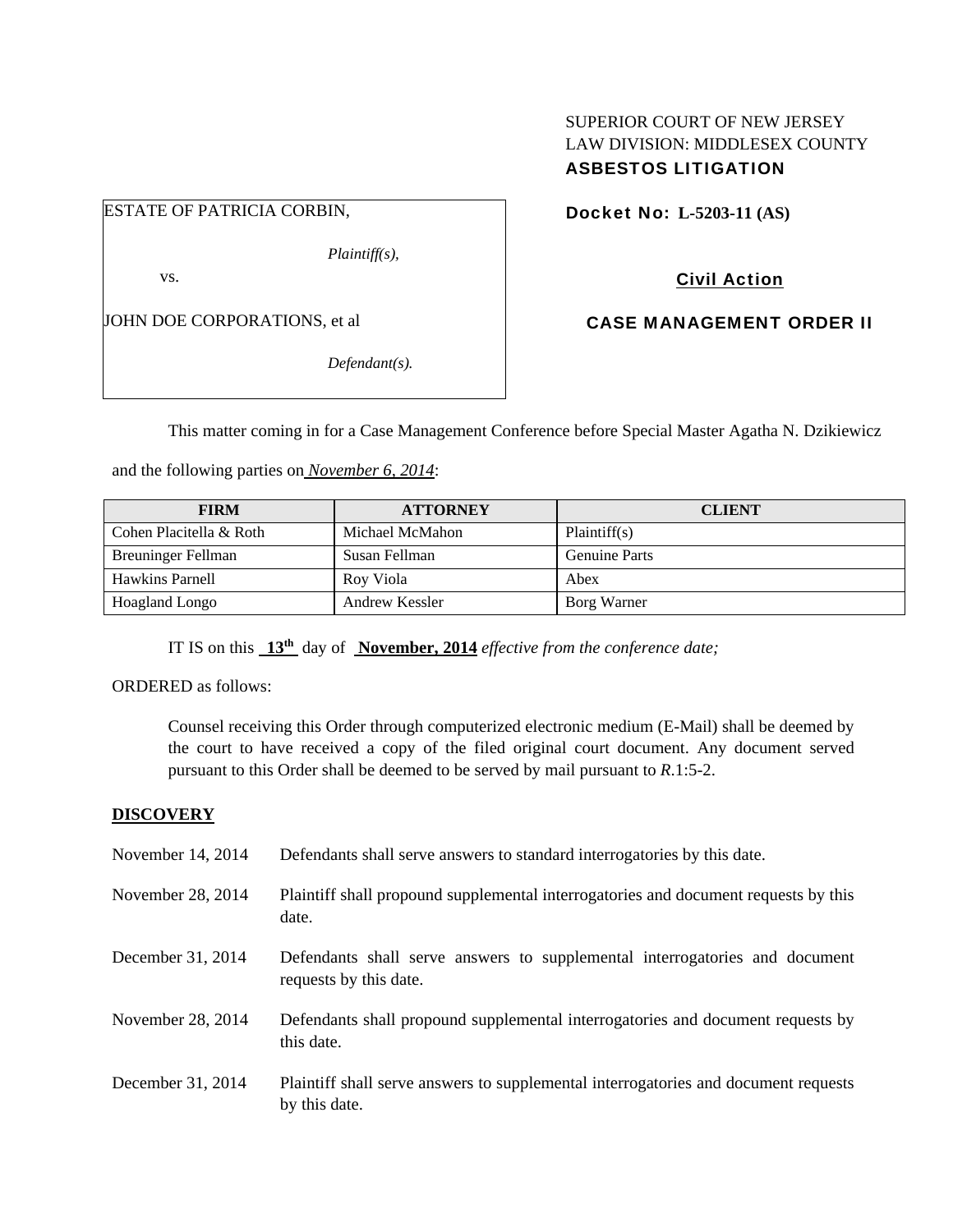- February 27, 2015 Fact discovery, including depositions, shall be completed by this date. Plaintiff's counsel shall contact the Special Master within one week of this deadline if all fact discovery is not completed.
- March 31, 2015 Depositions of corporate representatives shall be completed by this date.

#### **EARLY SETTLEMENT**

April 17, 2015 Settlement demands shall be served on all counsel and the Special Master by this date.

#### **SUMMARY JUDGMENT MOTION PRACTICE**

May 29, 2015 Last return date for summary judgment motions.

#### **MEDICAL DEFENSE**

- December 12, 2014 Plaintiff shall serve executed medical authorizations by this date.
- December 31, 2014 Plaintiff shall serve medical expert reports by this date.
- December 31, 2014 Plaintiff is to arrange for the transfer of pathology specimens and x-rays, if any, by this date.
- June 30, 2015 Defendants shall identify its medical experts and serve medical expert reports, if any, by this date. **In addition, defendants shall notify plaintiff's counsel (as well as all counsel of record) of a joinder in an expert medical defense by this date.**

#### **LIABILITY EXPERT REPORTS**

- April 17, 2015 Plaintiff shall identify its liability experts and serve liability expert reports or a certified expert statement by this date or waive any opportunity to rely on liability expert testimony.
- June 30, 2015 Defendants shall identify its liability experts and serve liability expert reports, if any, by this date or waive any opportunity to rely on liability expert testimony.

#### **EXPERT DEPOSITIONS**

July 17, 2015 Expert depositions shall be completed by this date. To the extent that plaintiff and defendant generic experts have been deposed before, the parties seeking that deposition in this case must file an application before the Special Master and demonstrate the necessity for that deposition. To the extent possible, documents requested in a deposition notice directed to an expert shall be produced three days in advance of the expert deposition. The expert shall not be required to produce documents that are readily accessible in the public domain.

\_\_\_\_\_\_\_\_\_\_\_\_\_\_\_\_\_\_\_\_\_\_\_\_\_\_\_\_\_\_\_\_\_\_\_\_\_\_\_\_\_\_\_\_\_\_\_\_\_\_\_\_\_\_\_\_\_\_\_\_\_\_\_\_\_\_\_\_\_\_\_\_\_\_\_\_\_\_\_\_\_\_\_\_\_\_\_\_\_\_\_\_\_\_\_\_\_\_\_\_\_\_\_\_\_\_\_\_\_\_